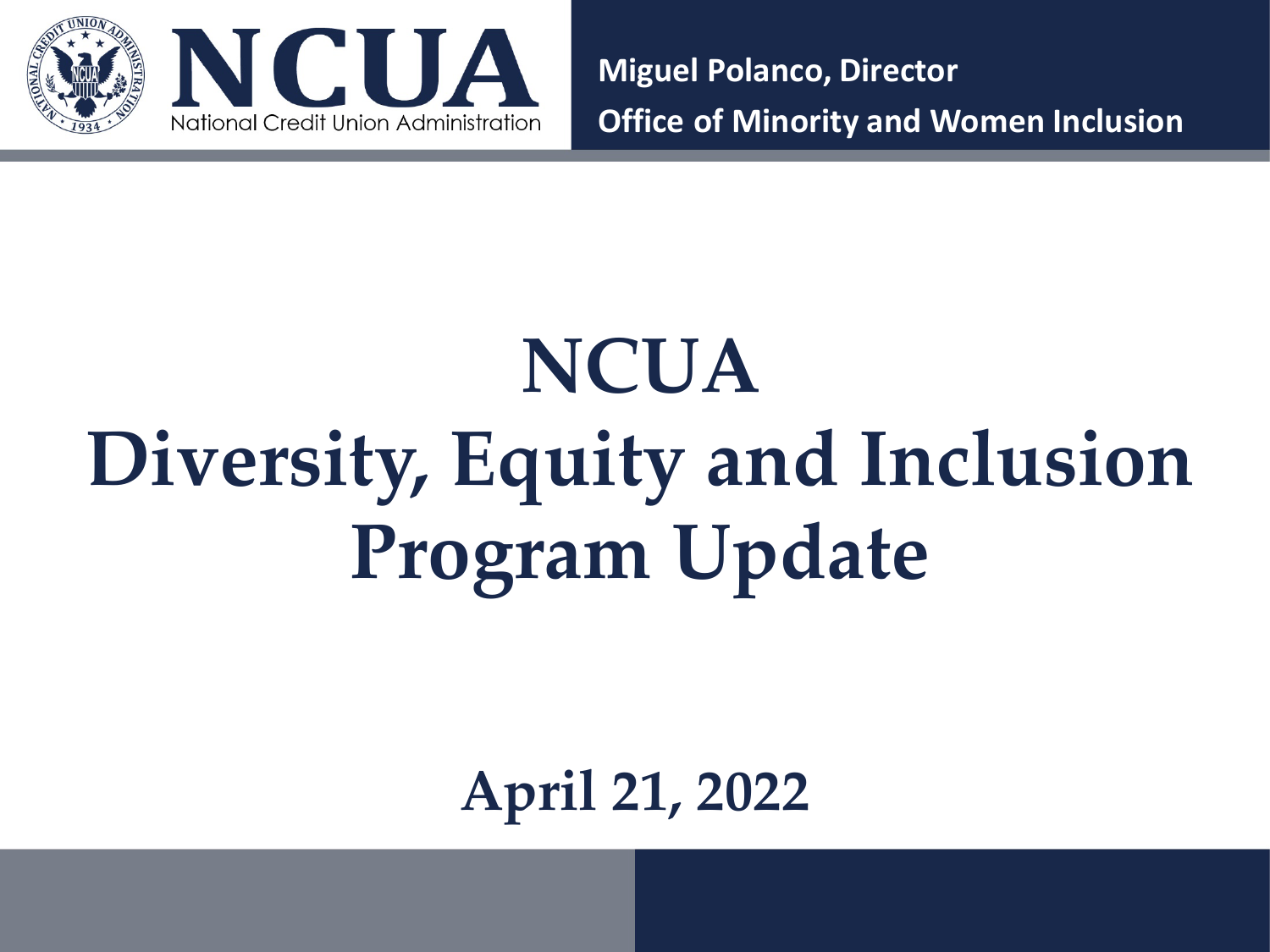#### **Office of Minority and Women Inclusion**

- **Established by Section 342 of the Dodd-Frank Act**
	- Requires federal financial regulatory agencies to report annually on successes, challenges for prescribed diversity standards
- **Calls for the development of standards for:**
	- Financial regulators' workforce and supplier diversity
	- Assessing the diversity practices of regulated institutions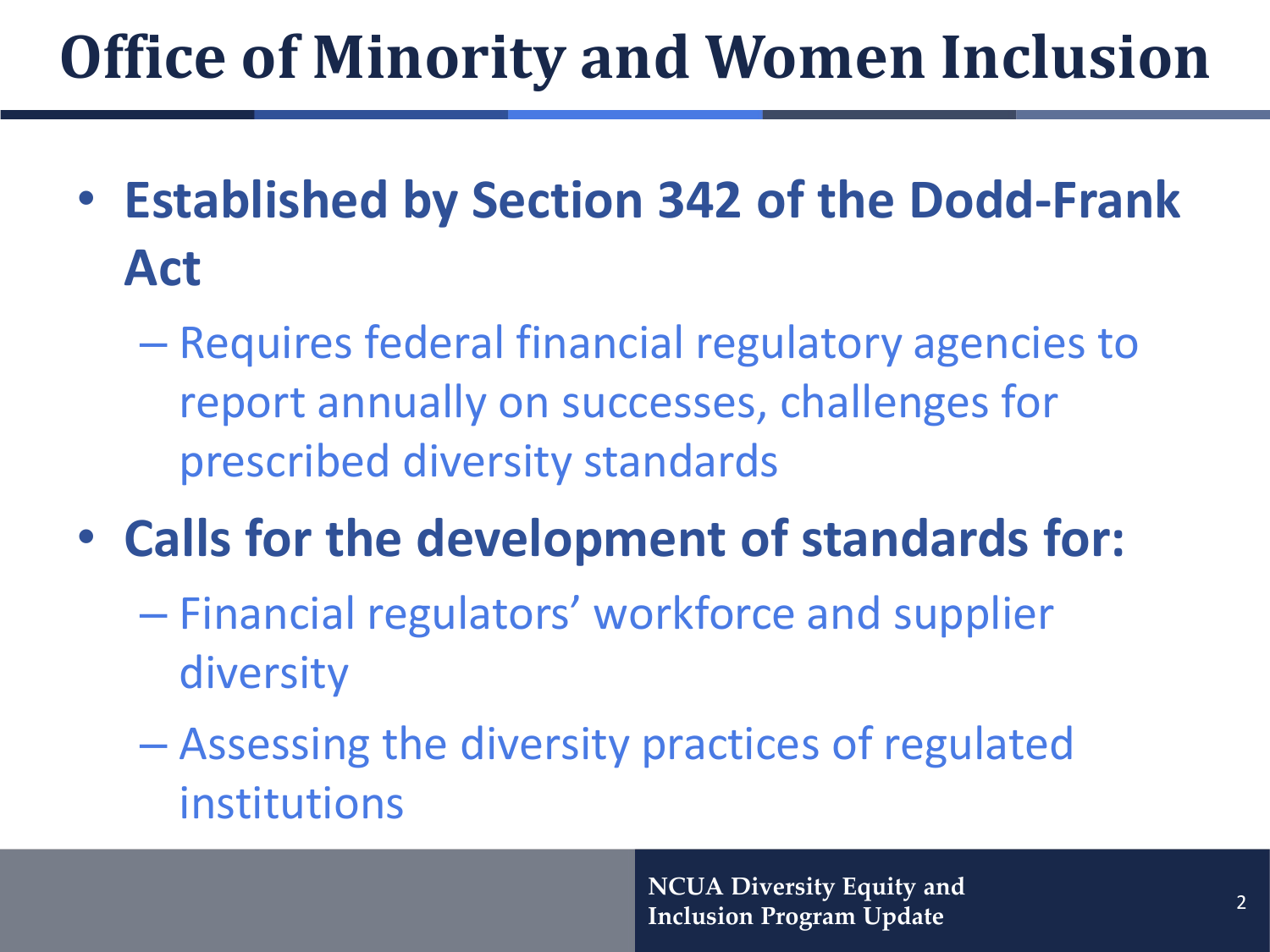#### **Focus of this Presentation**

#### • **NCUA Diversity Equity and Inclusion Review**

- Agency's Commitment
- Workforce Diversity
- Supplier Diversity
- Credit Union Diversity Program
- **NCUA Minority Depository Institution Program**
- **NCUA Opportunities in DEI**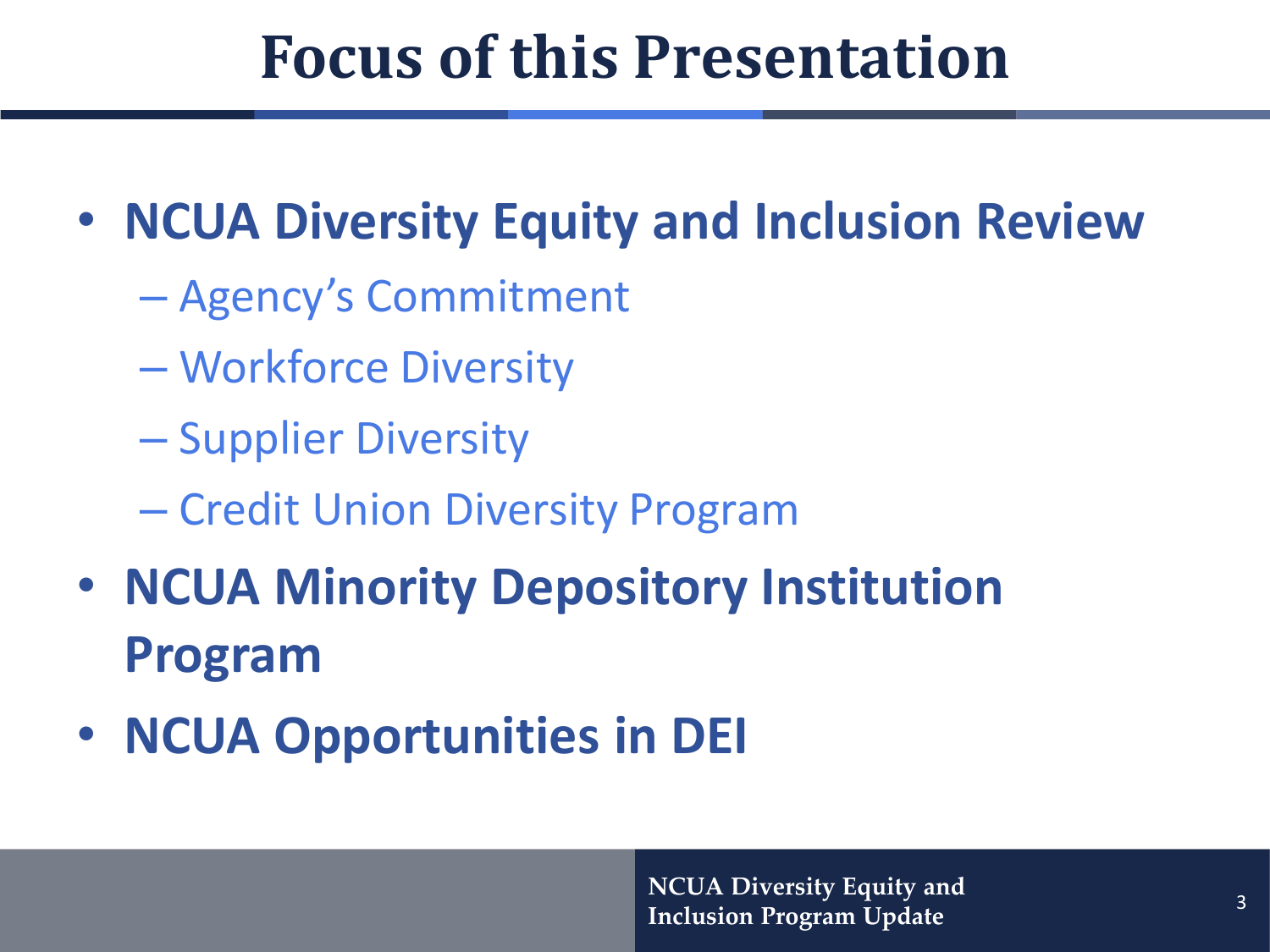#### **Agency's Commitment**

#### • **Chairman's annual policy statements**

- Diversity and Inclusion
	- Commitment to:
		- Leveraging the power of diversity in our workforce and supplier base,
		- Encouraging diversity throughout the credit union system, and
		- Creating an inclusive culture where differences are valued and where our staff feels a sense of belonging.
- Equal Employment Opportunity
	- Commitment to:
		- Prohibiting discrimination, harassment or retaliation of any kind, and
		- Enforcing equal employment opportunity laws whenever employees make claims regarding these prohibited practices.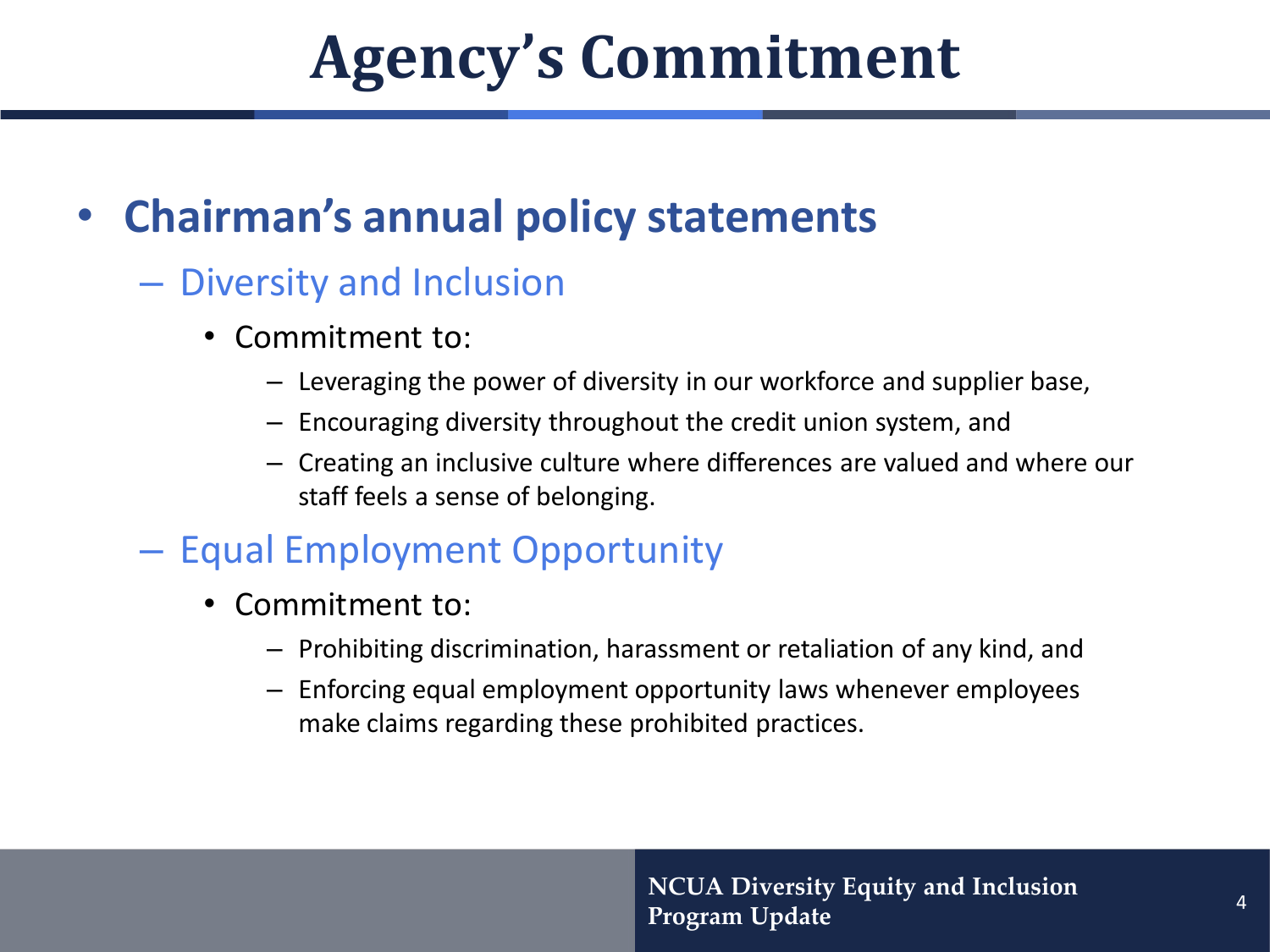#### **Impact of Diversity, Equity and Inclusion**

- **Our agency commitment is rooted in our obligation to realize the full potential of all Americans and the skills, ideas and innovations that they bring to bear.**
- **We hold diversity, equity and inclusion as a best practice in organizations.**
- **DEI offers credit unions a competitive advantage.**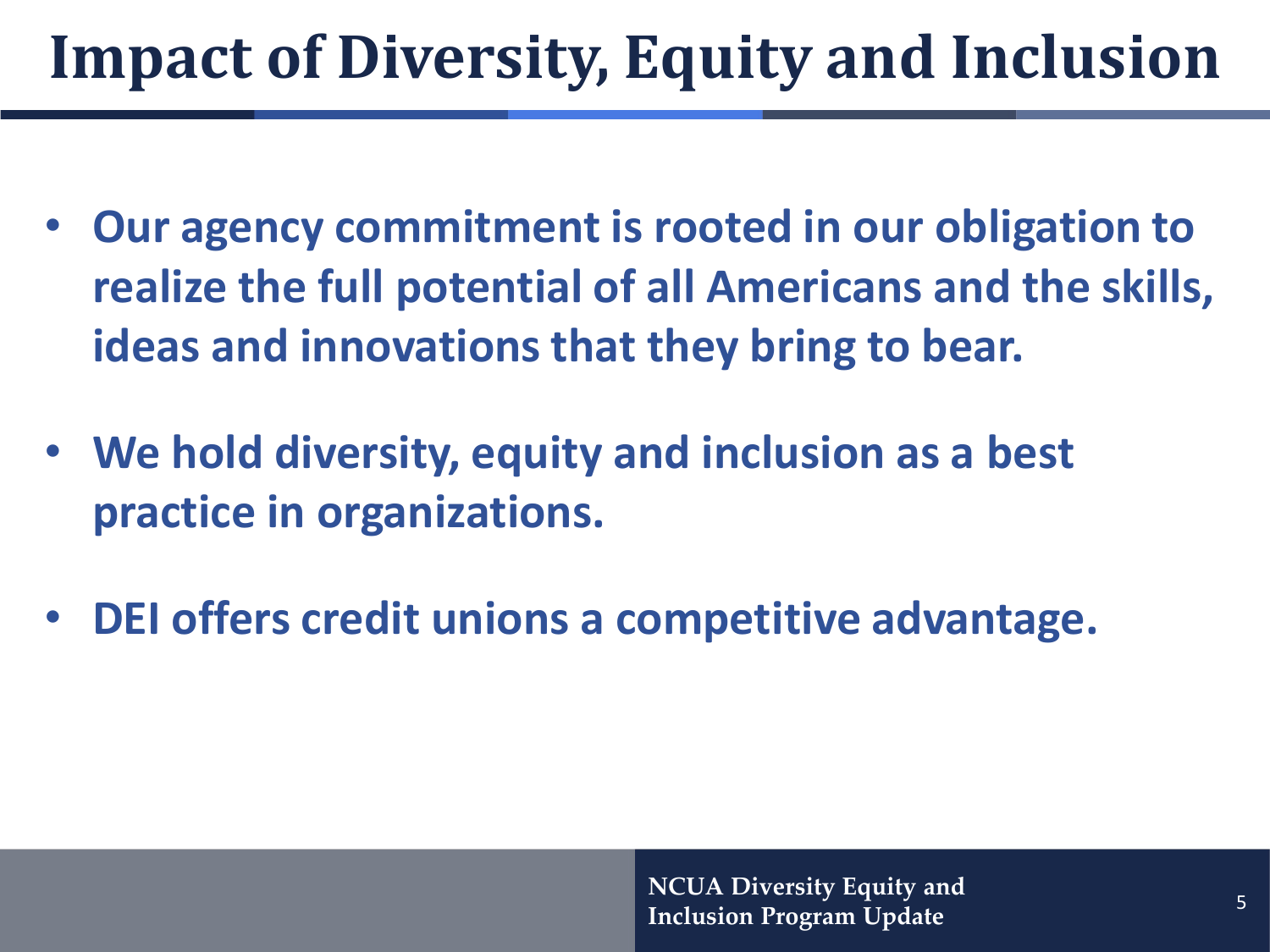# **WORKFORCE DIVERSITY** NCUA Diversity, Equity and Inclusion Program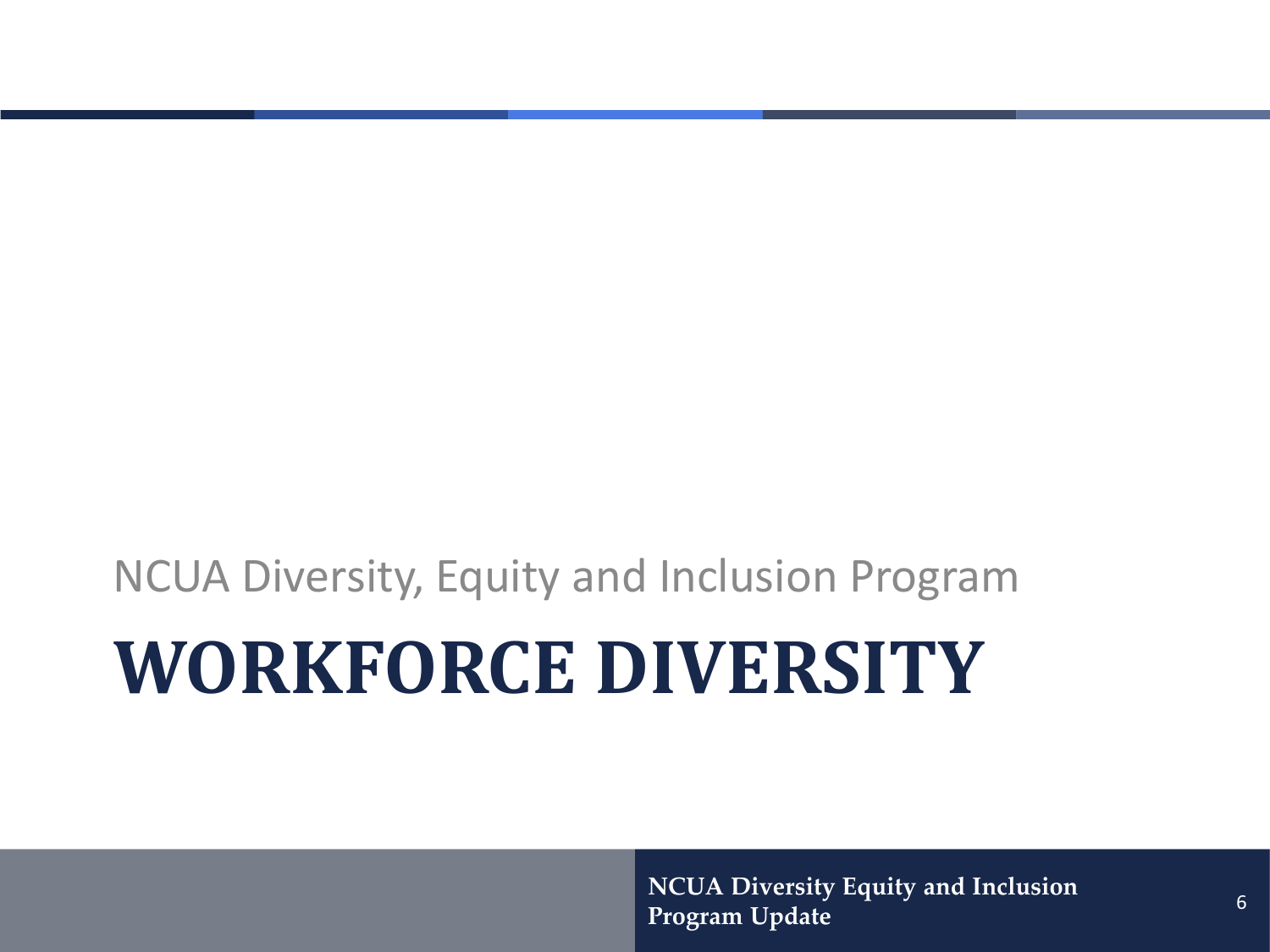#### **NCUA Workforce Highlights**

- **Women represented 43% vs. CLF\* of 48% of the entire workforce.**
	- 42.3% of managers and 46.8% of all executives
- **Minorities represented 31.2% vs. 27.6% of the entire workforce.**
	- 20.3% of managers and 21.3% of all executives
- **43% of new hires were women, whereas 42% were minorities.**
- **NCUA exceeded federal goals for People with Disabilities (12%) and People with Targeted Disabilities (2%) by 5.4% and 2.5%, respectively.**
- \* Representation is compared against the Civilian Labor Force (CLF)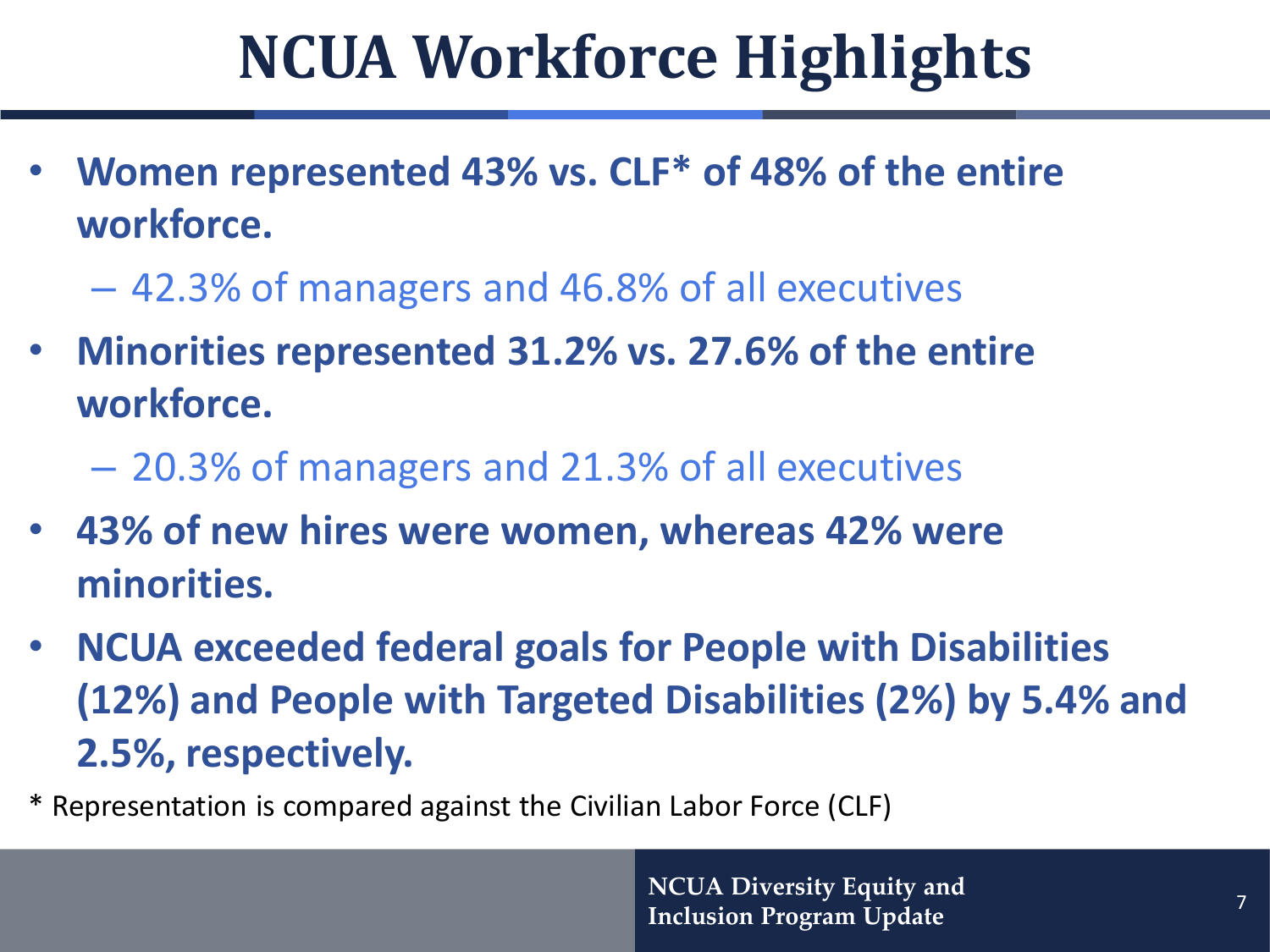#### **Workforce Diversity Strategies**

#### • **Targeted recruitment outreach strategies**

- Recruitment outreach working group
- Attending virtual colleges and universities' career fairs, including Historically Black Colleges and Universities and Minority Serving **Institutions**
- Career fairs for diverse professionals
- Social media outreach
- Direct email to opt-in job seekers interested in NCUA
- Schedule A, Workforce Recruitment Program, Gallaudet University outreach for disabilities
- **Internships for colleges and high school students**
- **Print advertising in high circulation magazine**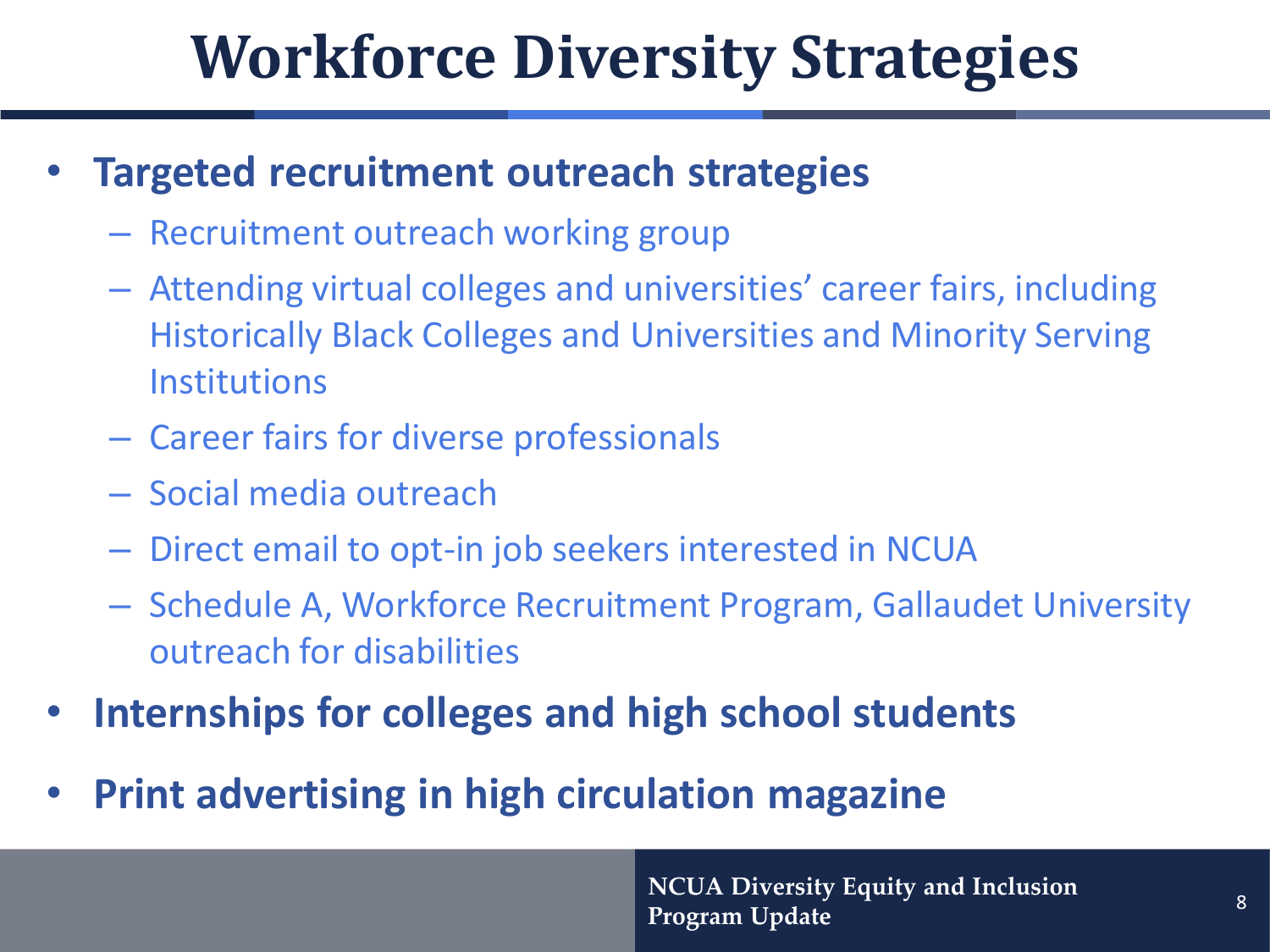# **INCLUSION PRACTICES** NCUA Diversity, Equity and Inclusion Program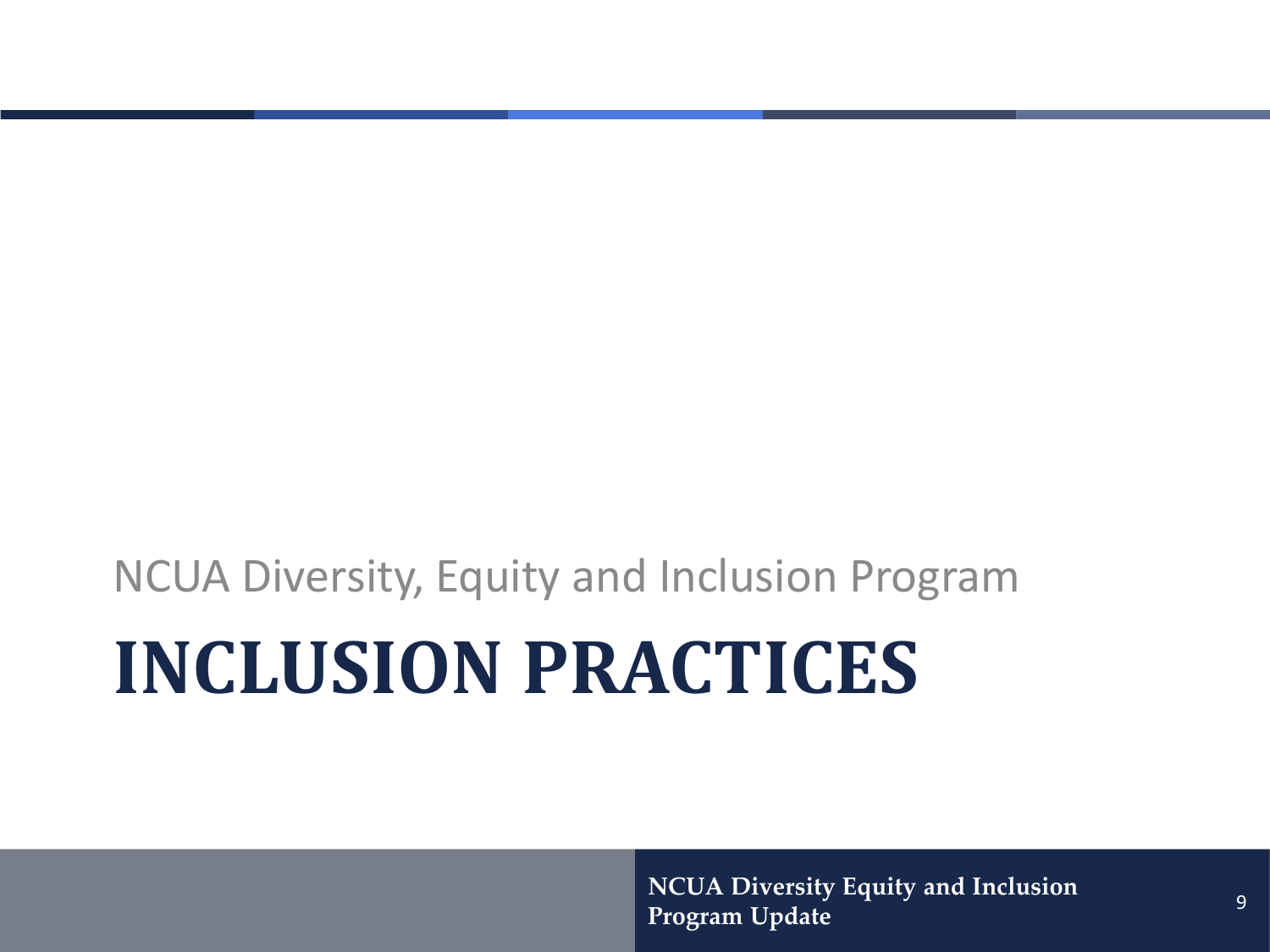## **Workforce Inclusion Strategies**

- **Engaged Employee Resource Groups**
- **Active Culture, Diversity and Inclusion Council**
- **Special emphasis programs**
- **Inclusion speaker panels and discussions**
- **Training and development on inclusive behaviors and strategies**
- **Mentor program**
- **Focus on building a sense of belonging**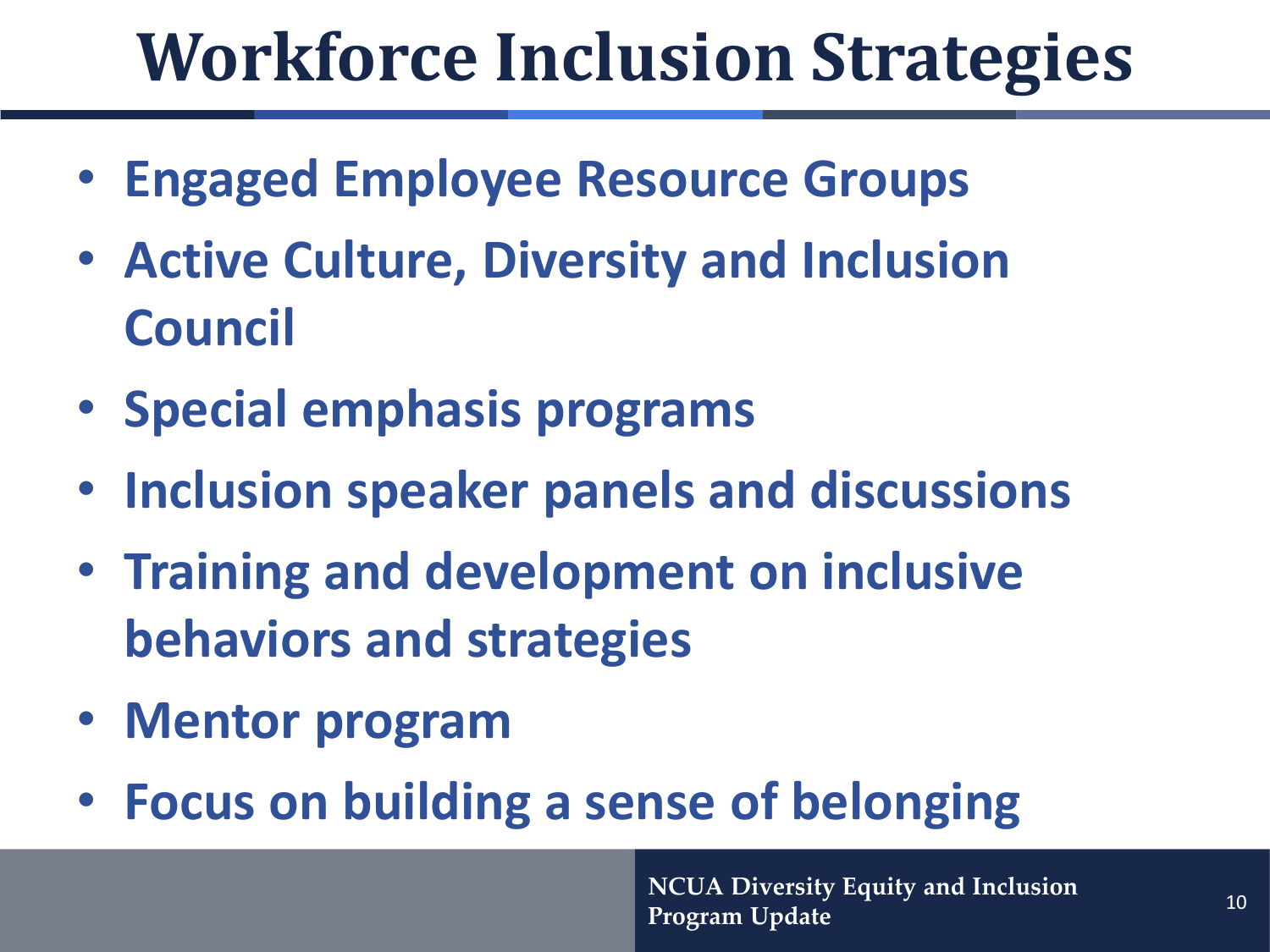# **SUPPLIER DIVERSITY** NCUA Diversity, Equity and Inclusion Program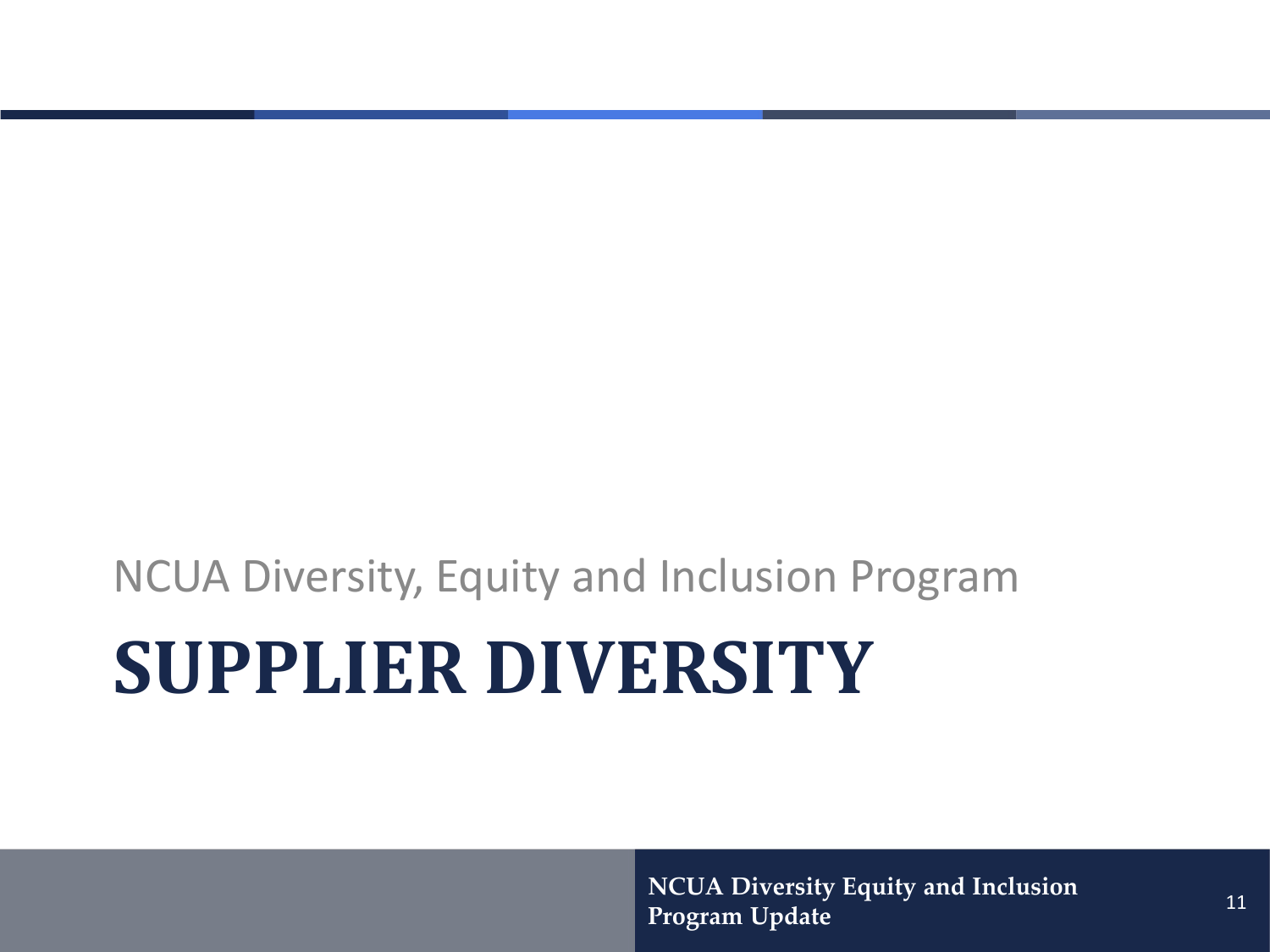## **Diversity in Contract Awards**

• **NCUA awarded 37% of reportable contract dollars\* (\$28.3M) to minority- and womenowned businesses (MWOBs) in 2021.**

– Increase from 33% reported in 2020

- IT-related requirements comprise majority of contracting awards (\$21.3 million) to MWOBs.
- Accounting / financial management / facilities management contracts accounted for \$3.2 million in contracts to MWOBs.

*\* Excludes office leases, payments associated with real property (e.g., owner association fees, parking), hotel, and other space rental expenses, utilities, taxes, and government payments.*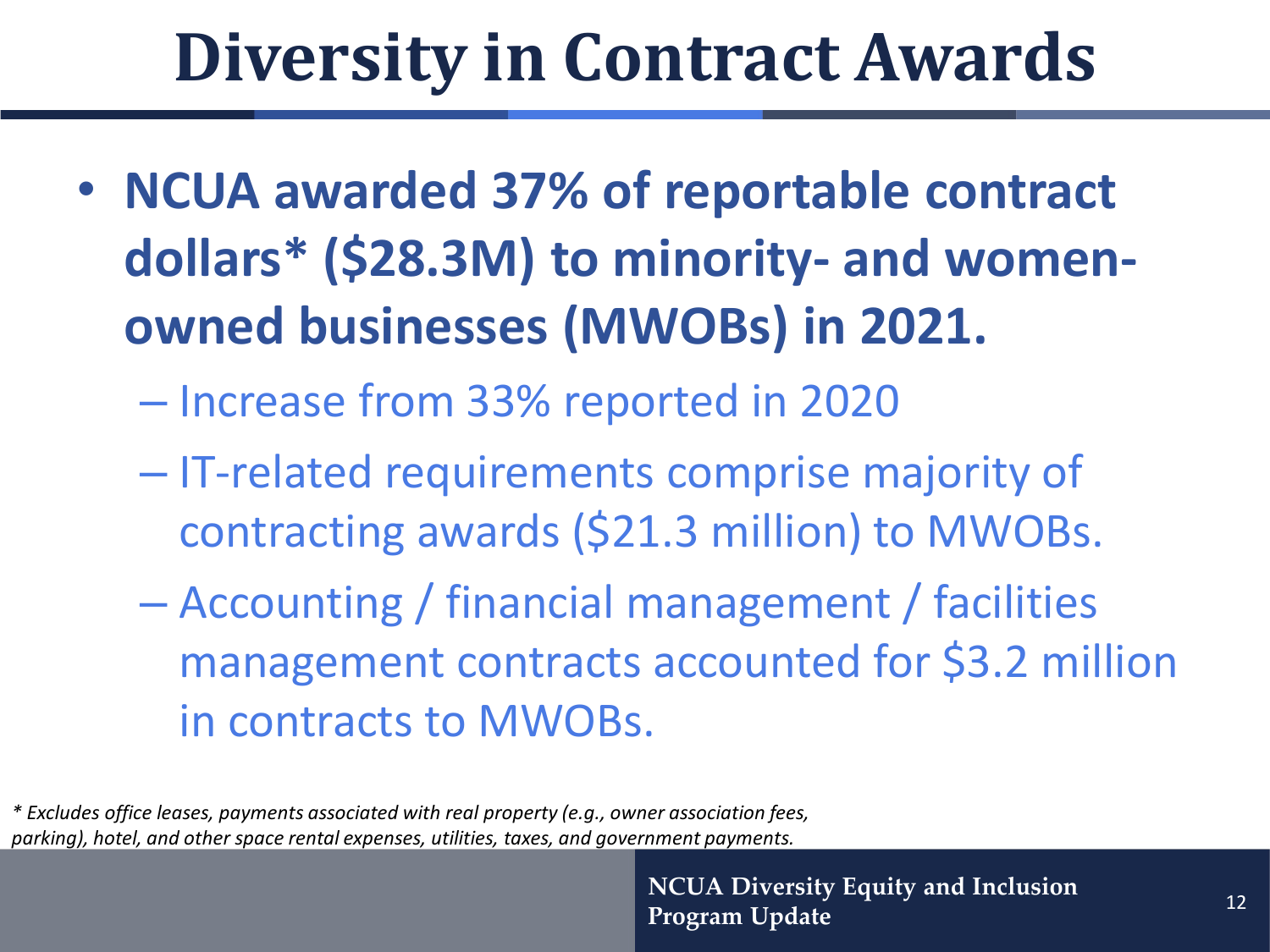## **Vendor Inclusion Strategies**

- **Key partnership with the CFO's Office as part of the acquisition process, including the NCUA Acquisition Policy Manual requirements**
- **Proactive vendor outreach as a part of agency's market survey process for new acquisitions**
- **Good Faith Efforts**
	- Required by Section 342 of Dodd-Frank Act
	- Applies to solicitations and contracts greater than \$100,000 in total estimated value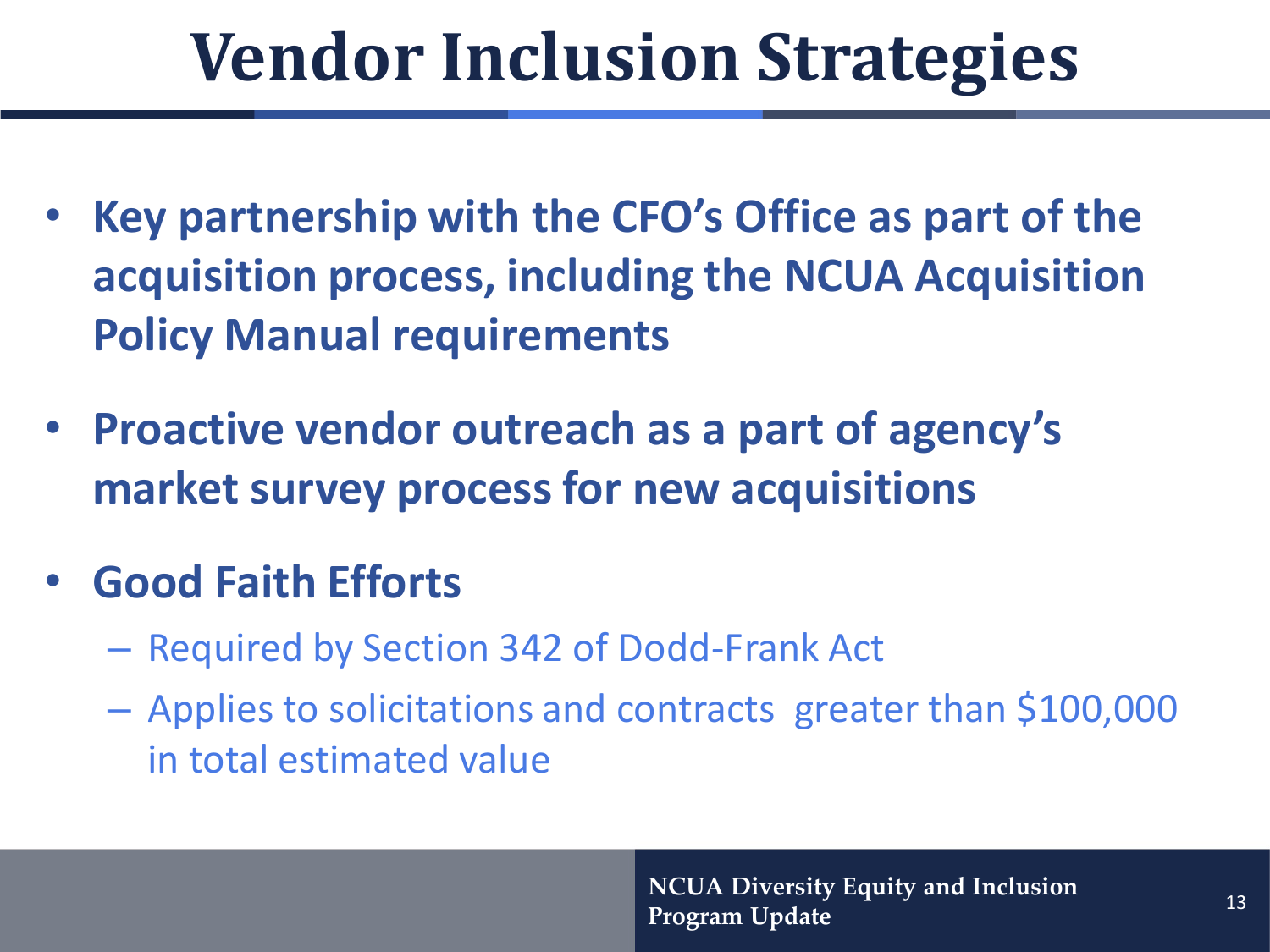# **INDUSTRY DIVERSITY** NCUA Diversity, Equity and Inclusion Program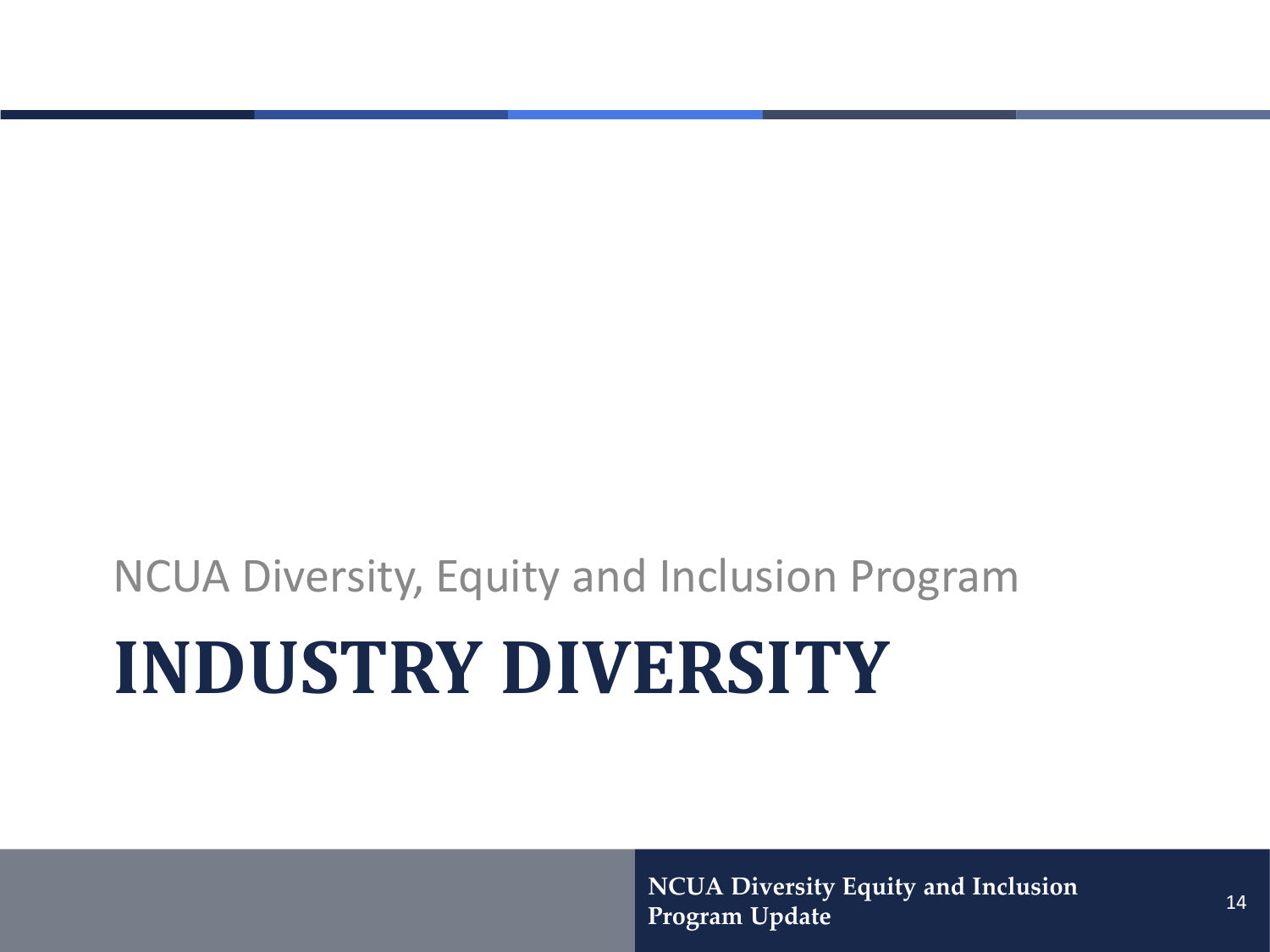# **Diversity Self-Assessment**

#### • **NCUA Credit Union Diversity Self-Assessment**

- Agency encourages voluntary participation
- Assesses five broad standards (qualitative) to assess diversity
- 240 submissions in 2021 (28% increase over 2020)
	- 133 federal credit unions

**3,100 Federal Credit Unions 1,842 Statechartered credit unions**

- 107 federally insured, state-chartered credit unions
- Data reported solely in aggregate; data is confidential
	- Data is never shared internally or externally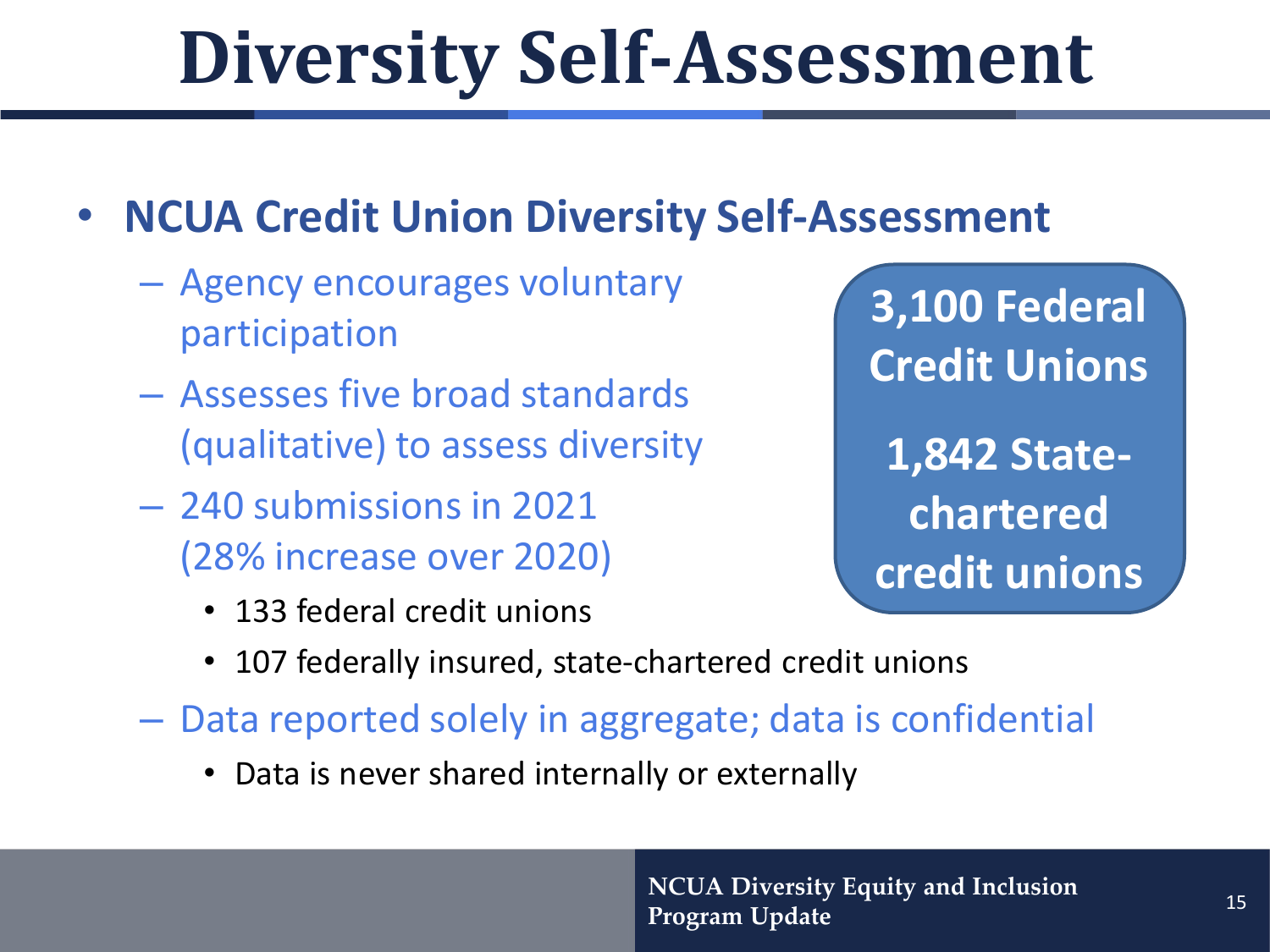## **Diversity Self-Assessment Benefits**

- **For credit unions, the self-assessment is a:**
	- Baseline tool to start DEI journey & leverage DEI
	- Way to identify opportunities to support DEI efforts
	- Path to a competitive advantage by leveraging DEI
		- Improve the odds of outperforming the competition
		- Attract and leverage unique skills of a diverse workforce that represents the communities served
		- Improve access to innovation in products and services
		- Foster growth by tapping underserved markets and fully include the field of membership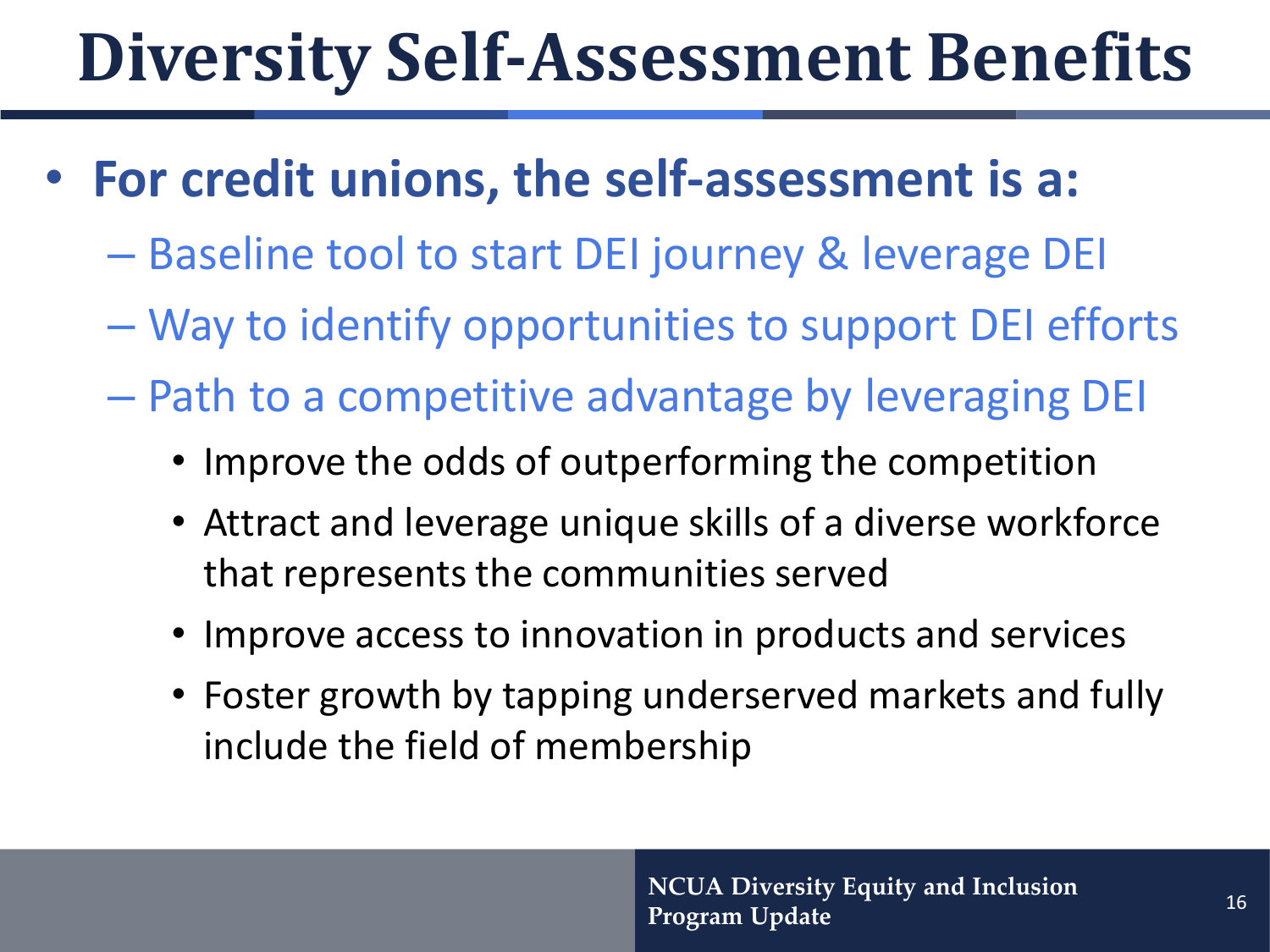#### **Diversity Self-Assessment Responses**

| <b>Diversity Self-Assessment Standards</b> |                                                                           | <b>2021 Affirmative Responses</b>                                              |
|--------------------------------------------|---------------------------------------------------------------------------|--------------------------------------------------------------------------------|
|                                            |                                                                           | <b>240 Total CUs</b>                                                           |
|                                            |                                                                           | <b>Count of CUs Selecting "Yes" to at least</b><br>one element of the standard |
|                                            | 1. Leadership and organizational commitment to diversity<br>and inclusion | 213                                                                            |
|                                            | 2. Workforce profile and employment practices                             | 213                                                                            |
|                                            | 3. Procurement and business practices - supplier diversity                | 119                                                                            |
|                                            | 4. Transparency of organizational diversity and inclusion                 | 160                                                                            |
| 5.                                         | Monitoring and self-assessment of diversity policy and<br>practices       | 133                                                                            |

**NCUA Diversity Equity and Inclusion**  Program Update 11 and the accuracy 17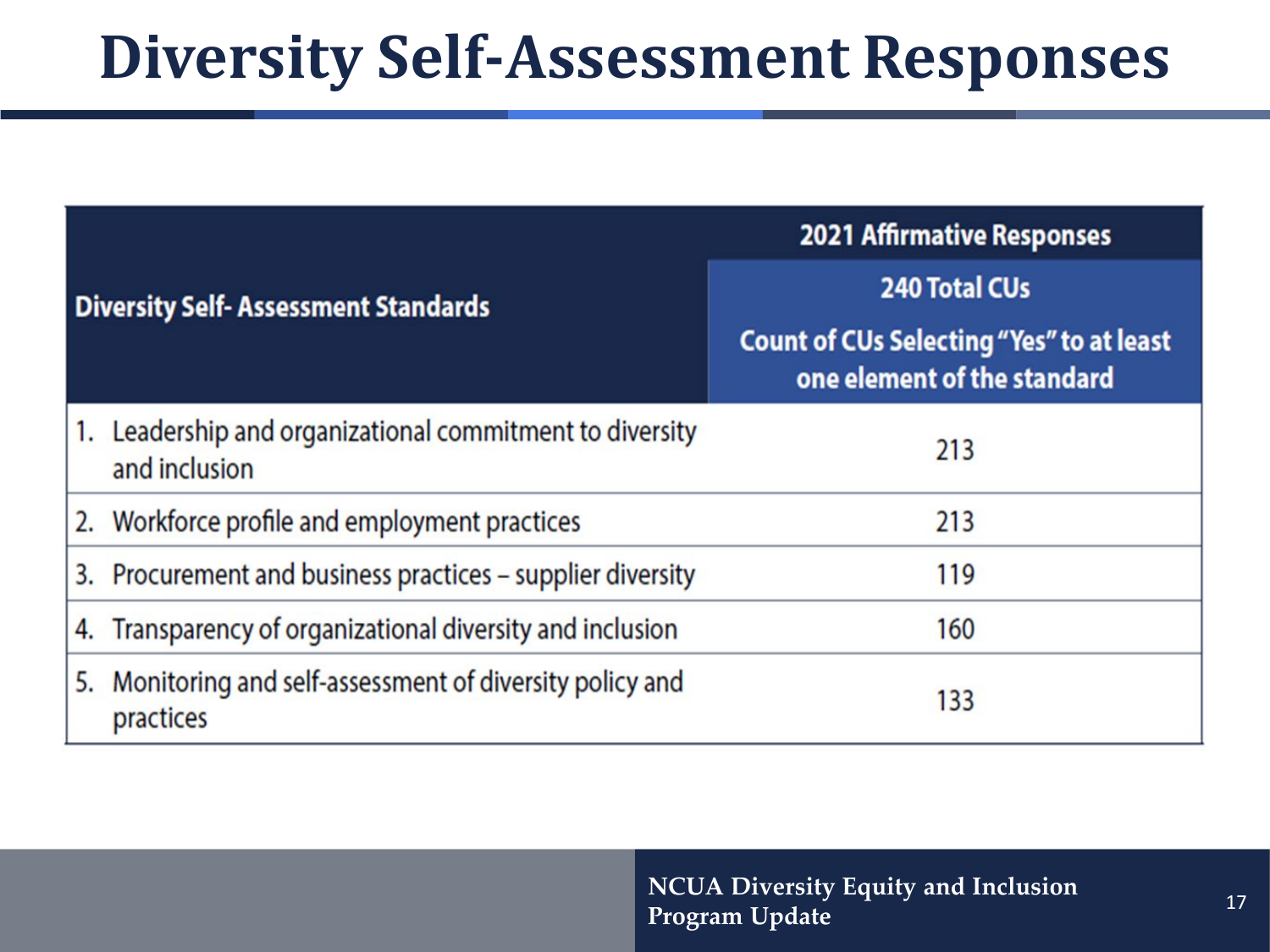## **Credit Union Engagement Strategies**

- **2021 DEI Summit (virtual)**
	- 20 DEI / financial inclusion sessions for credit unions
		- Videos of sessions available at NCUA.gov
	- 800+ industry attendees
		- 85% found the summit useful
		- 90% would recommend the summit to others
		- 94% report they will attend again
- **Focus on Supplier Diversity**
	- NCUA supplier diversity webinar and guidebook
- **Industry support**
	- Credit Union DEI Collective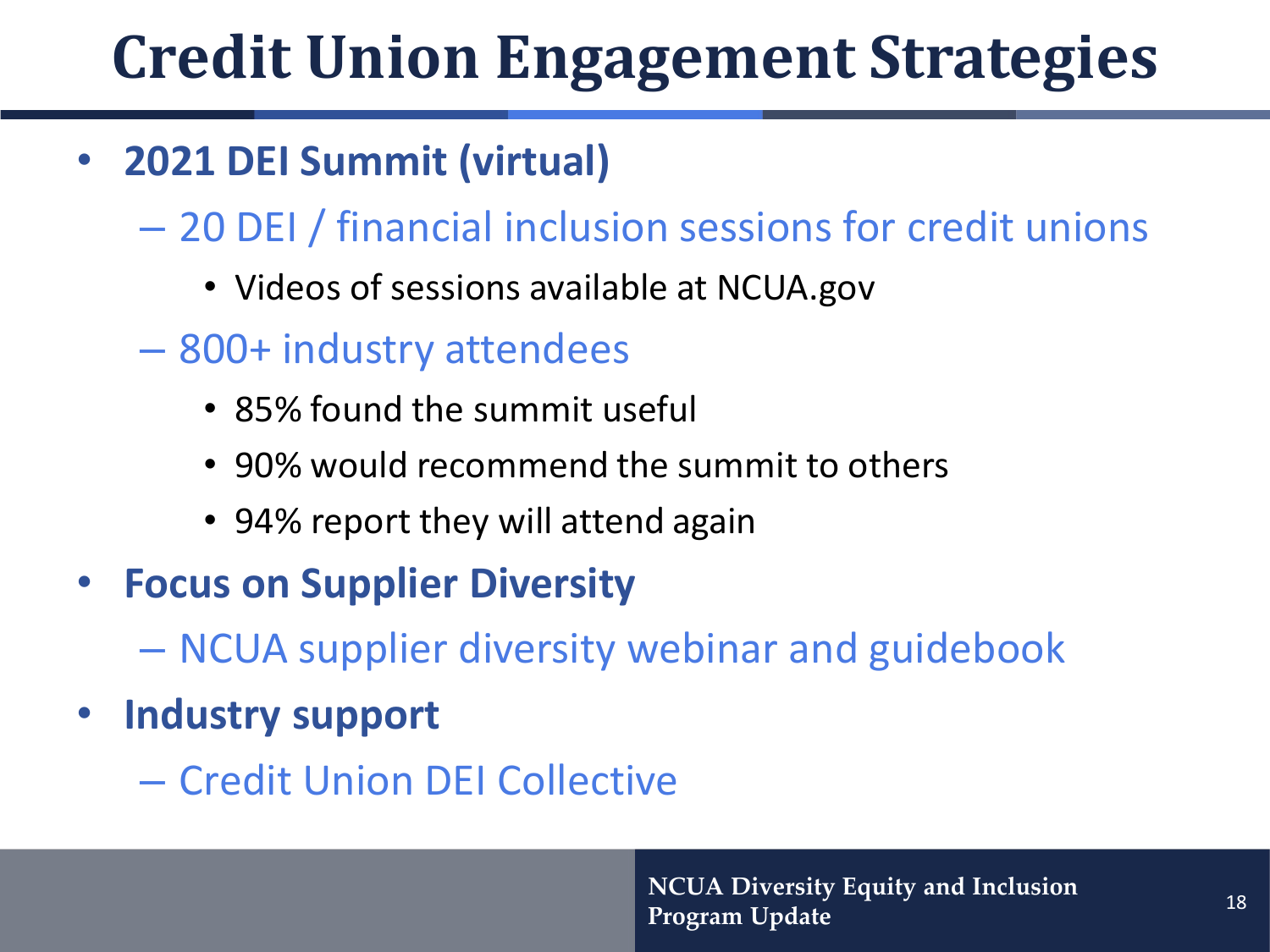# **UPDATE** NCUA Minority Depository Institution Preservation

**NCUA Diversity Equity and Inclusion**  Program Update 19<br>Program Update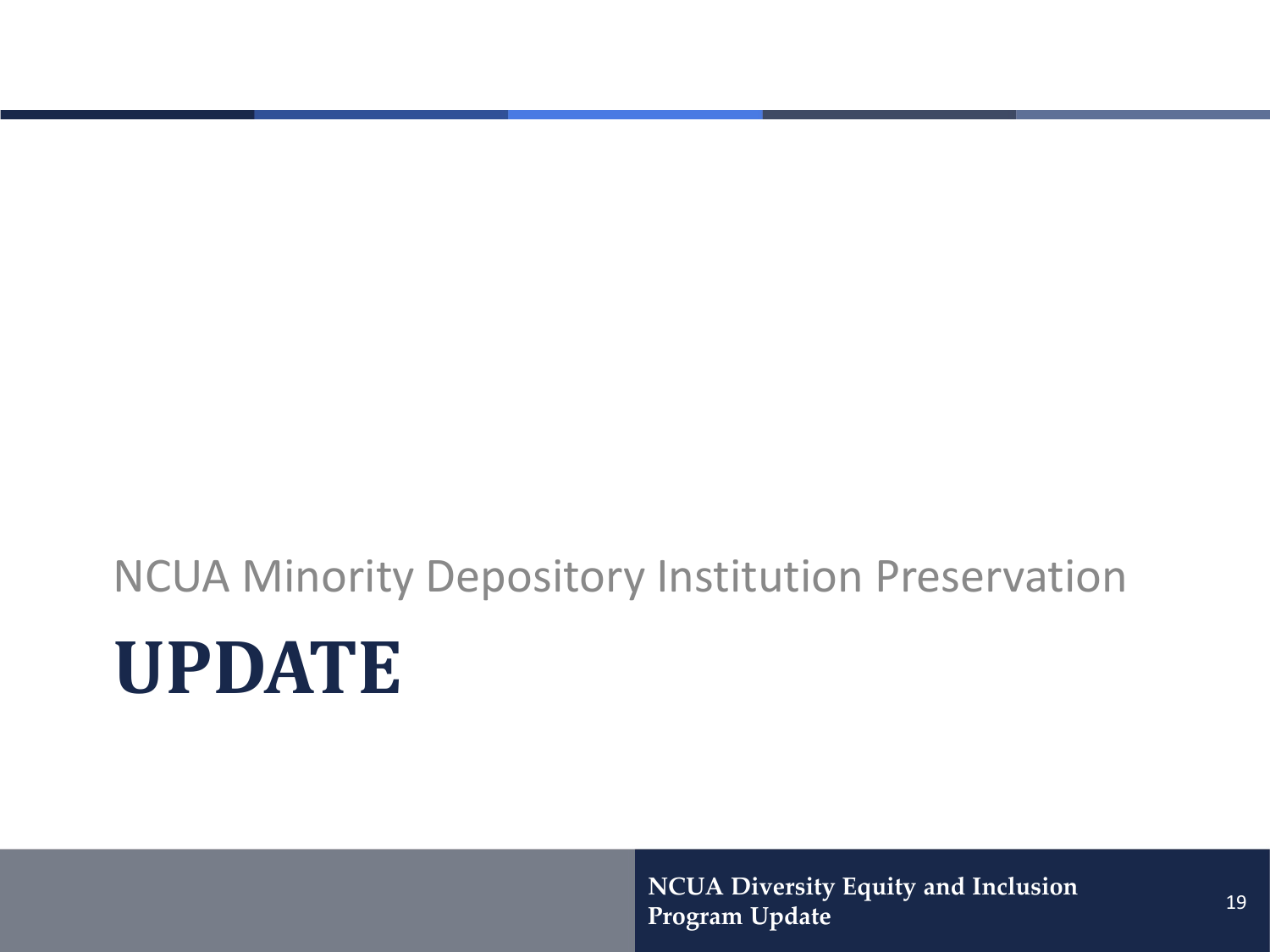# **Small and MDI Support**

- **Small and MDI Support Program**
	- 7,600 hours designated for assistance outside of the regular exam and supervisory process.
	- Examiners will provide resource support on items such as:
		- Business and Marketing Plans
		- Analyzing operating expenses for reasonableness and budget impact
		- Considering field of membership and growth opportunities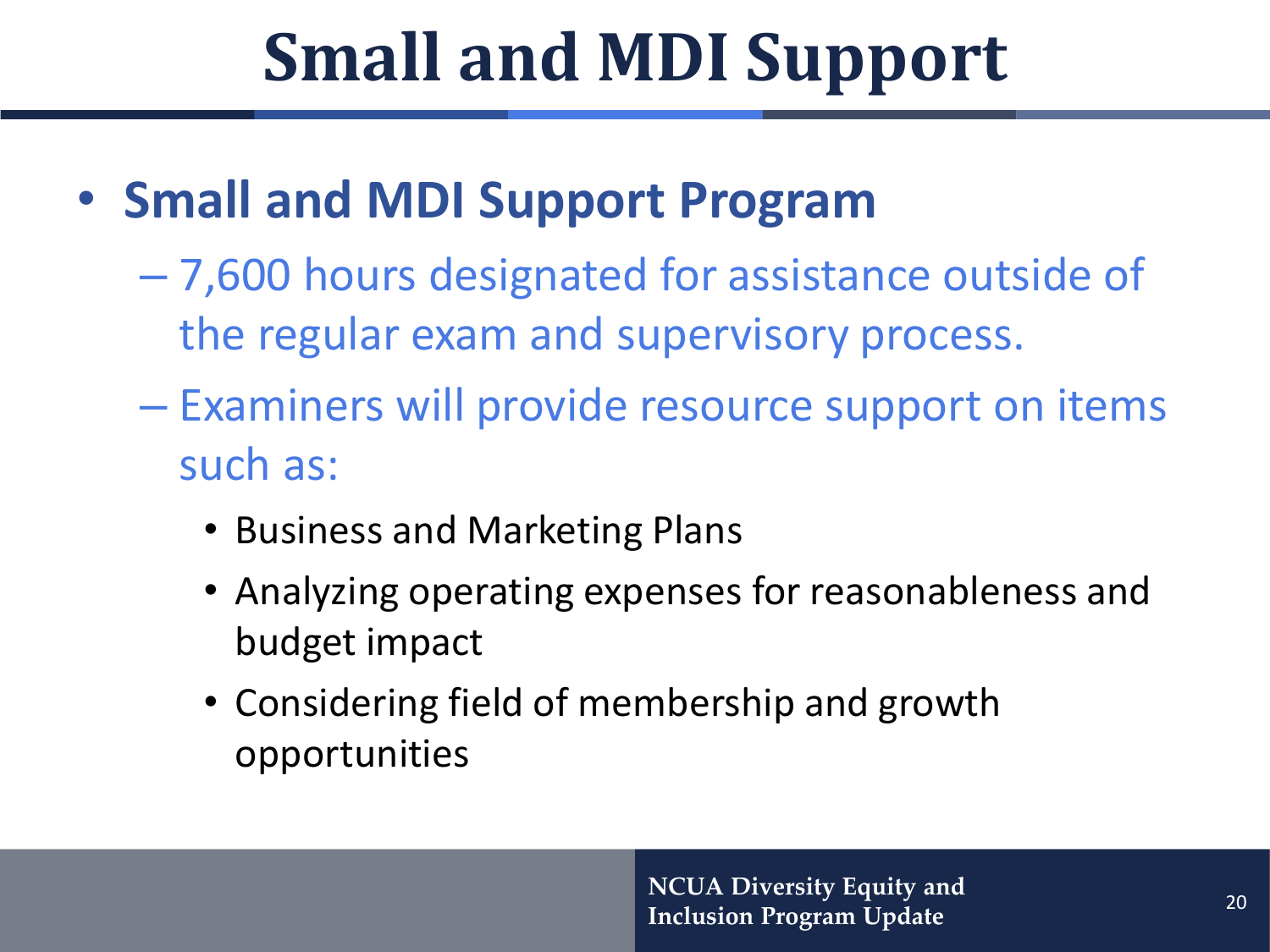## **Research**

- **NCUA has procured two research projects**
	- New Charter Modernization and New Charter, MDI Supervision and Examination
	- MDI Preservation
- **Recommendations from the research projects will shape:** 
	- MDI Preservation Program
	- MDI and New Charter Supervision and Examination program
- **New Charter Application Guide**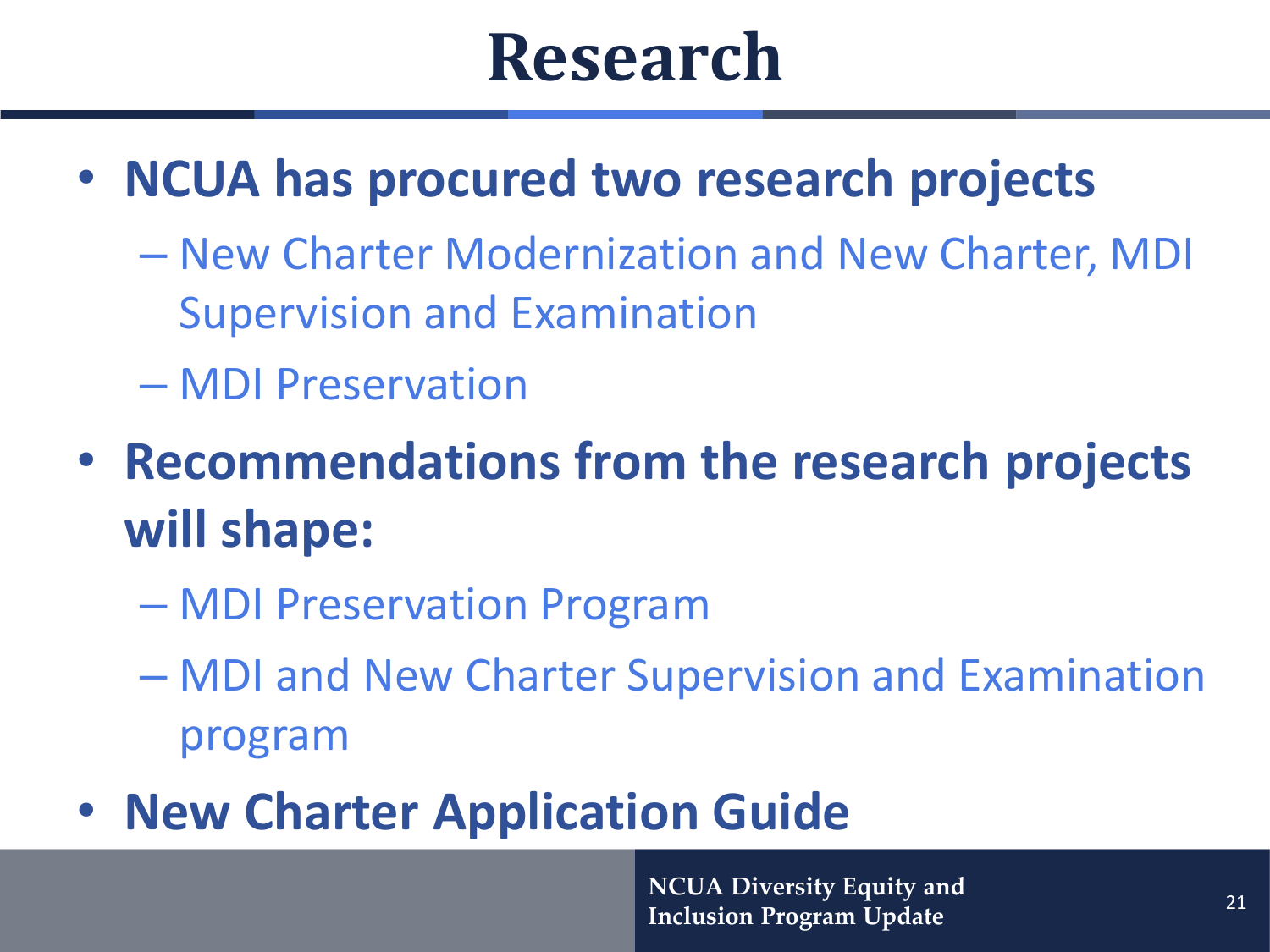#### **MDI Location**

#### • **Credit Union Locator Tool**

| ENTER ADDRESS, CITY, STATE, OR ZIP CODE                                                                                                                                     |                                                                                                                                                                                                                                                                                                                                                                                                                    |
|-----------------------------------------------------------------------------------------------------------------------------------------------------------------------------|--------------------------------------------------------------------------------------------------------------------------------------------------------------------------------------------------------------------------------------------------------------------------------------------------------------------------------------------------------------------------------------------------------------------|
| Search Type: ● Address, City, State, or Zip Code ○ Credit Union Name ○ Charter Number<br>Refine your search                                                                 |                                                                                                                                                                                                                                                                                                                                                                                                                    |
| Main Office<br>Minority Depository Institution<br>Radius (miles) 2<br>$05$ 0 10 0 15 0 25 0 60<br>Service<br>Member Service<br>Drive Through<br><b>ATM</b><br><b>SEARCH</b> | dit uni<br>NCUA's Credit Union Locator is designed for consumers and the credit union system.<br>Search a credit union by address, credit union name, or charter number. Select a credit<br>union from your search results and view basic information. Browse the Locator's<br>companion tool, Research a Credit Union for detailed information. Note: Credit Union<br>data is refreshed within two business days. |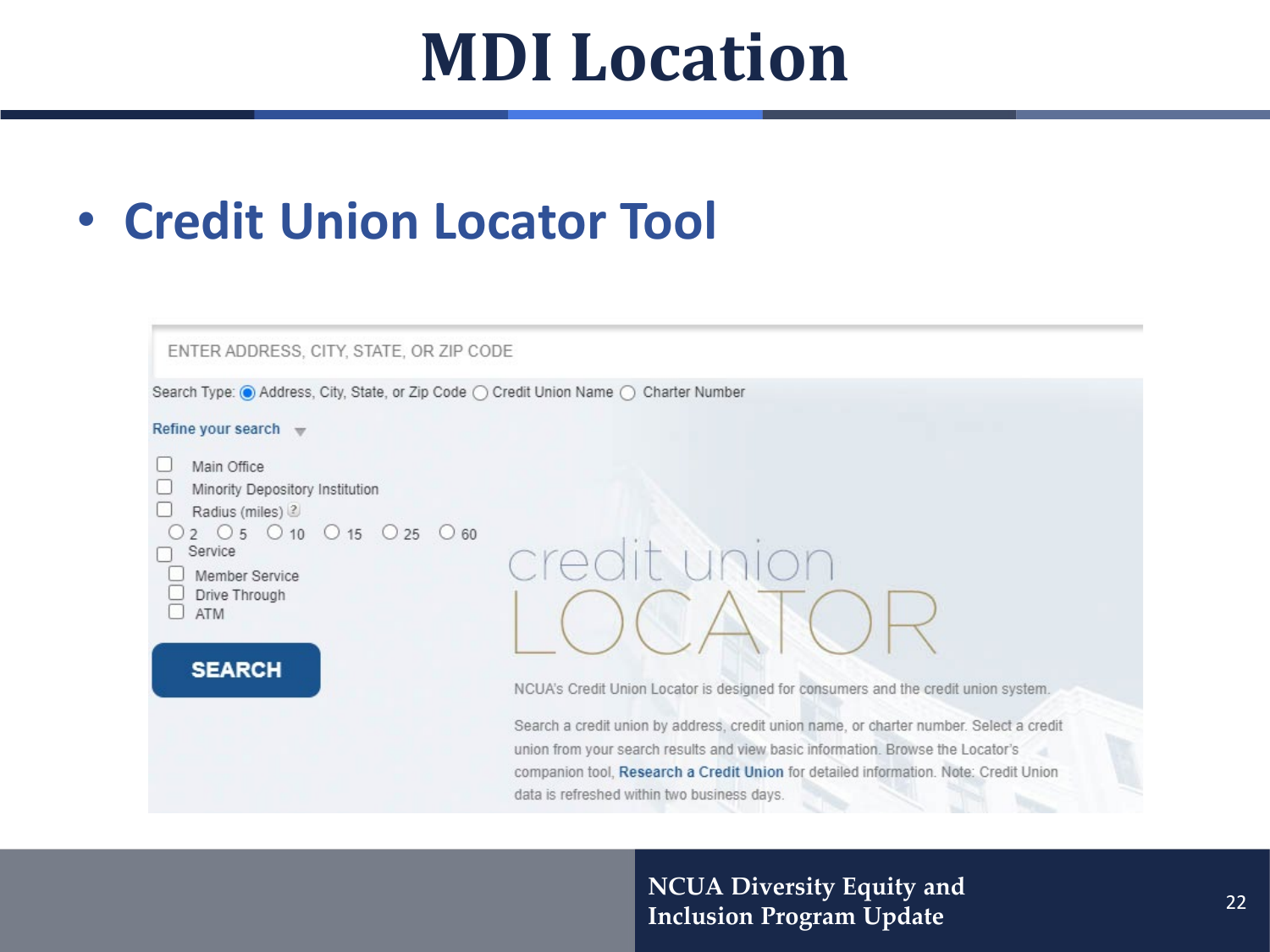# **Other Support**

- **Modified the Merger Partner Registry Report to Identify MDIs**
- **Developing a Credit Union Resource page** 
	- Identify Mentor Credit Unions
	- Identify Resources for Credit Unions
- **Establishing MDI Peer Metrics**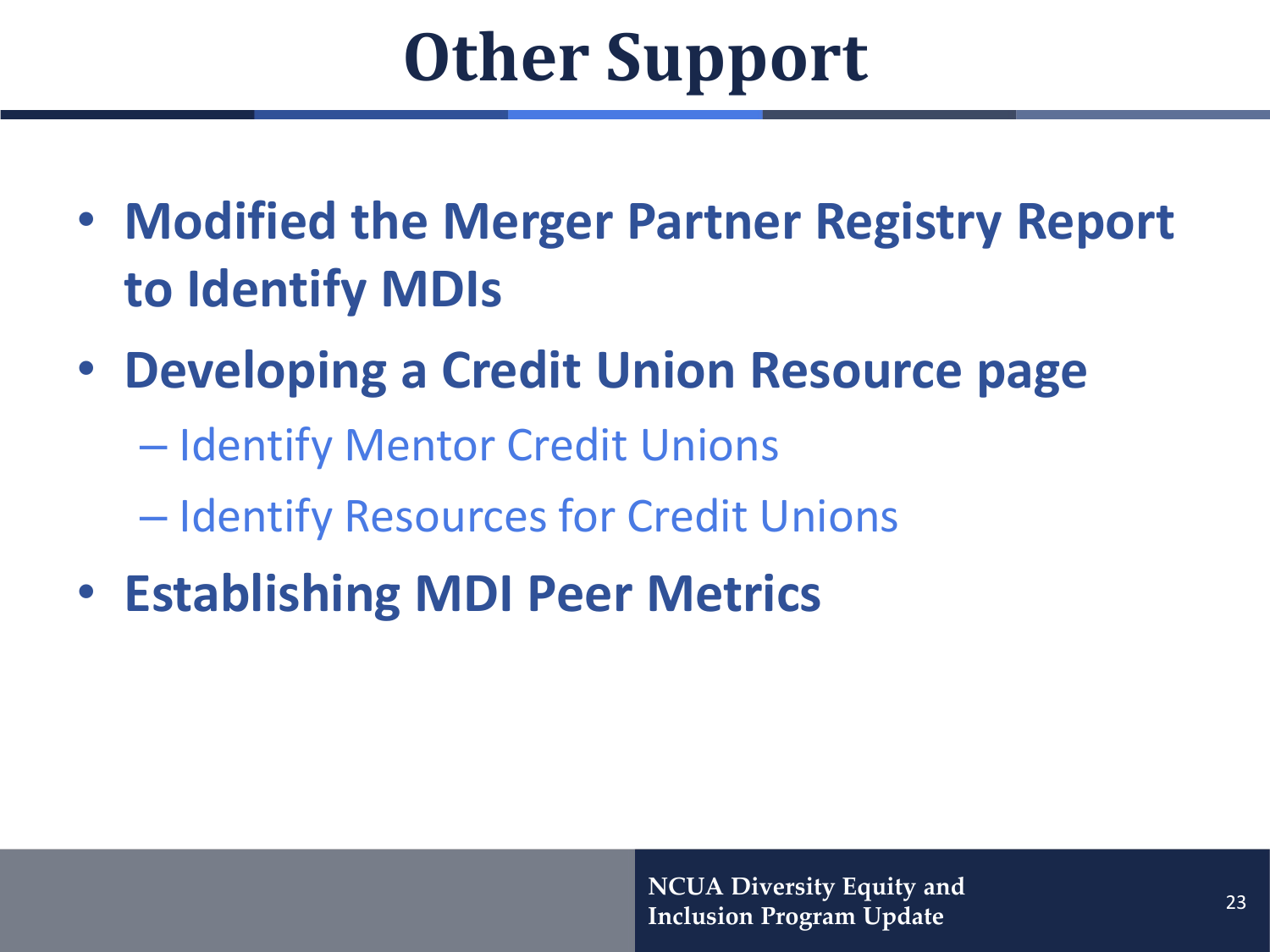#### **Impact**

#### • **MDI Impact Measurements**

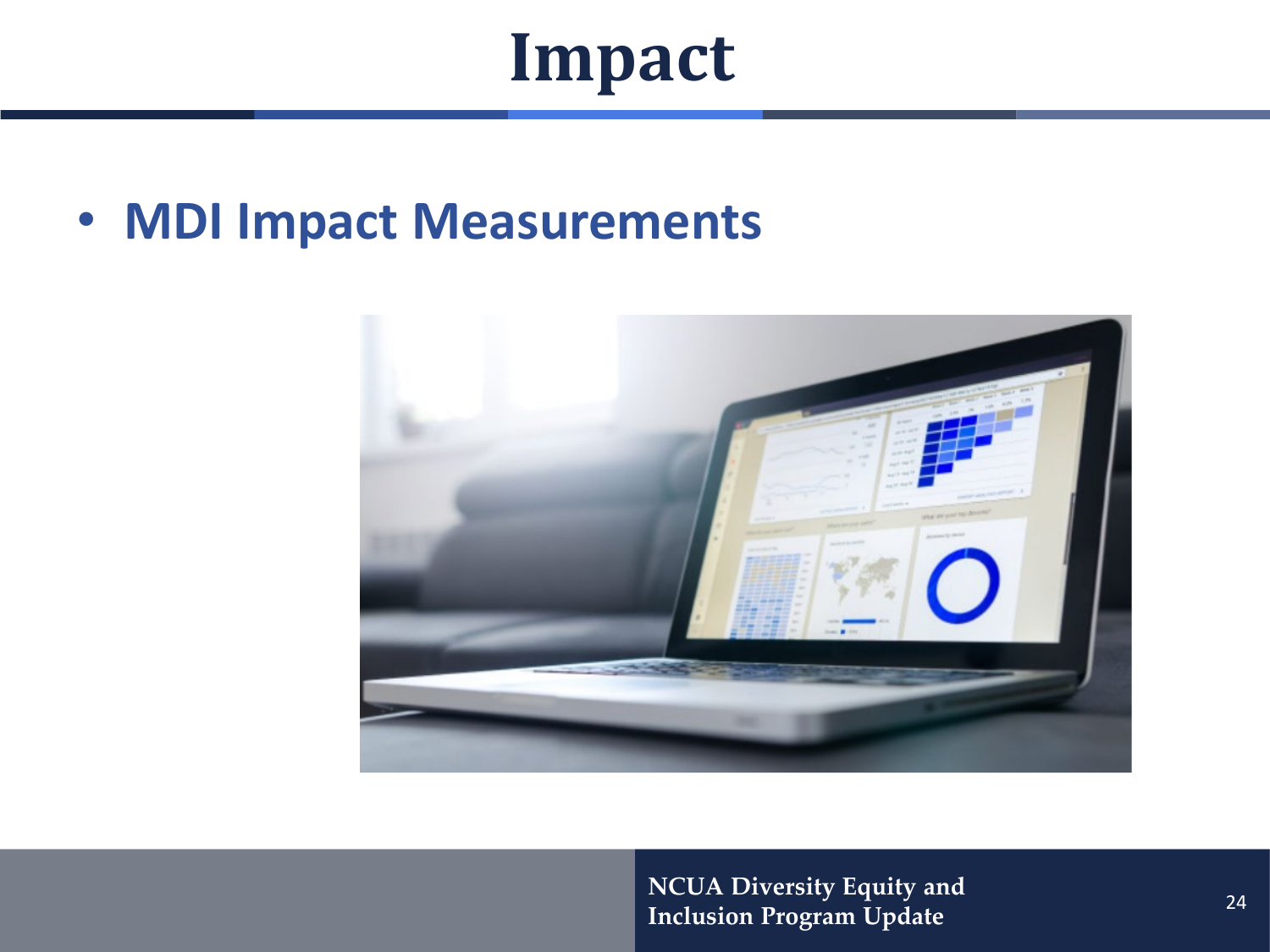NCUA Diversity, Equity and Inclusion Program

# **OPPORTUNITIES**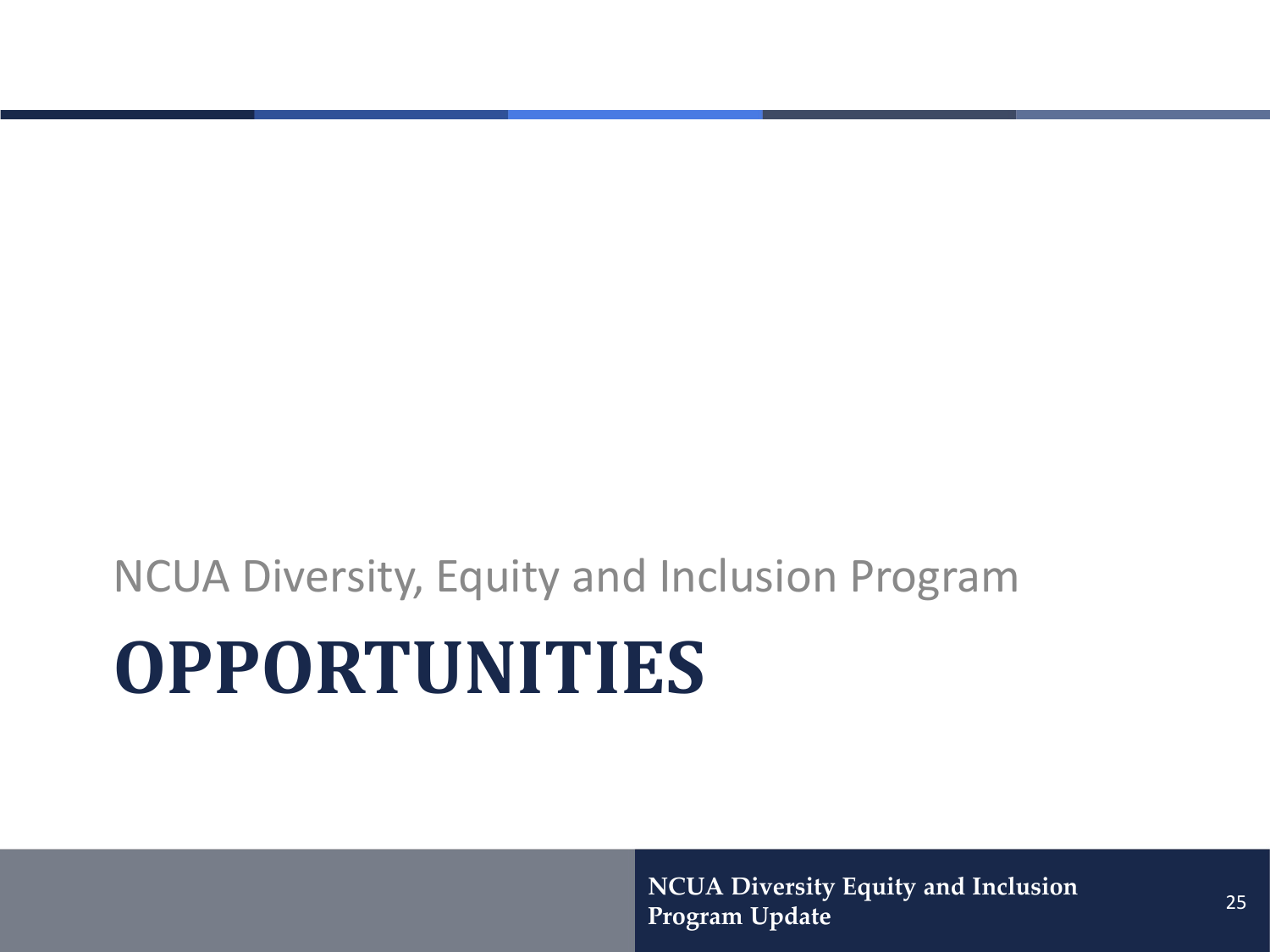## **Build Culture of Inclusion**

- **Analyze agency/industry data**
	- Identify and address barriers to diversity, equity, and inclusion
- **Establish desired end state and deliver data-driven program to achieve results**
	- Enhance leader competence
	- Increase employees' sense of belonging
	- Sustain internal NCUA inclusion programs
	- Expand recruitment outreach
- **Communicate DEI strategically in agency and credit union system**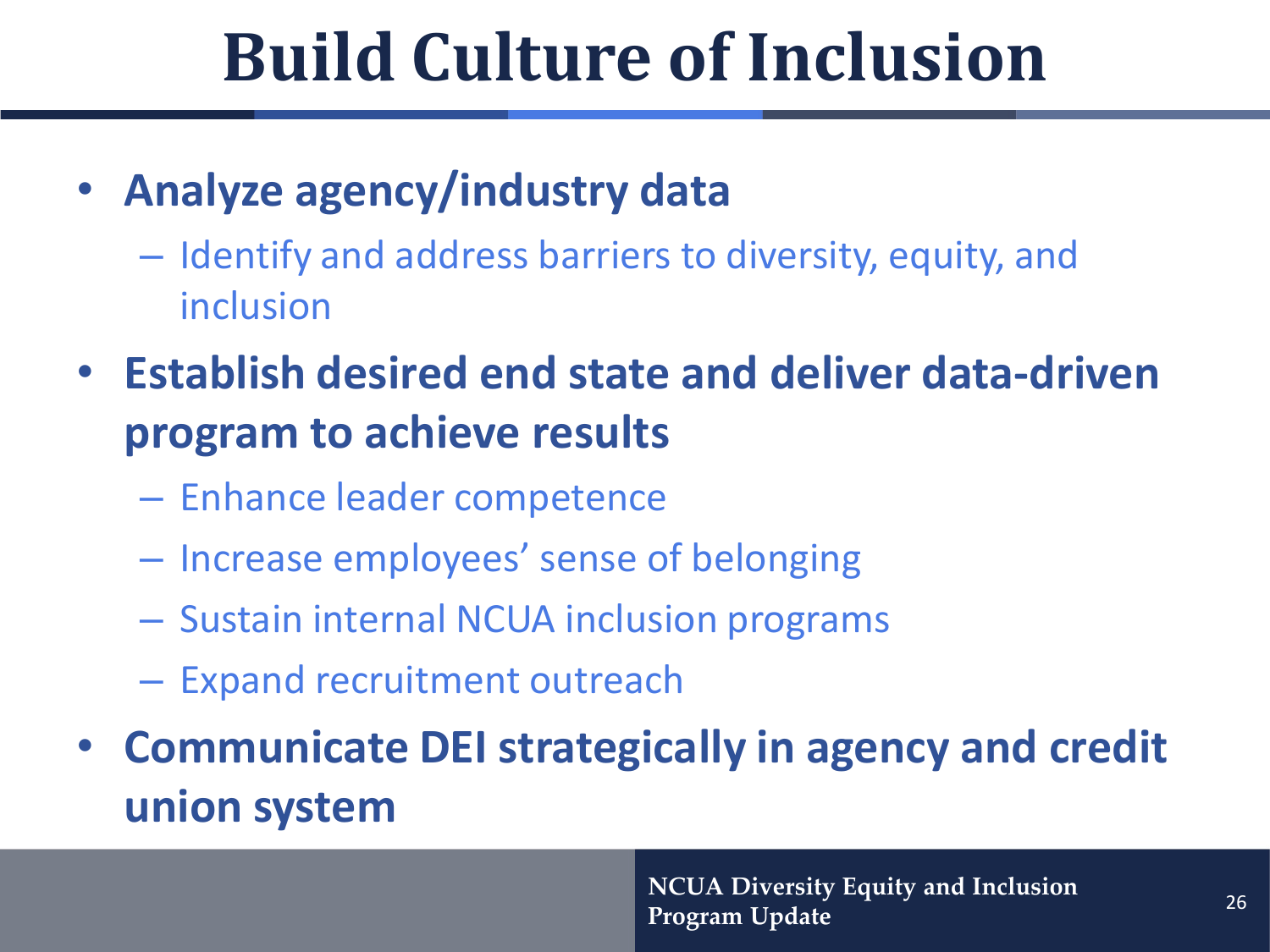## **2022 NCUA Summit**



**November 2 -3** Location TBD

• DEI and ACCESS content

• Recommended for **credit union leaders**, **DEI champions**, and **industry practitioners**